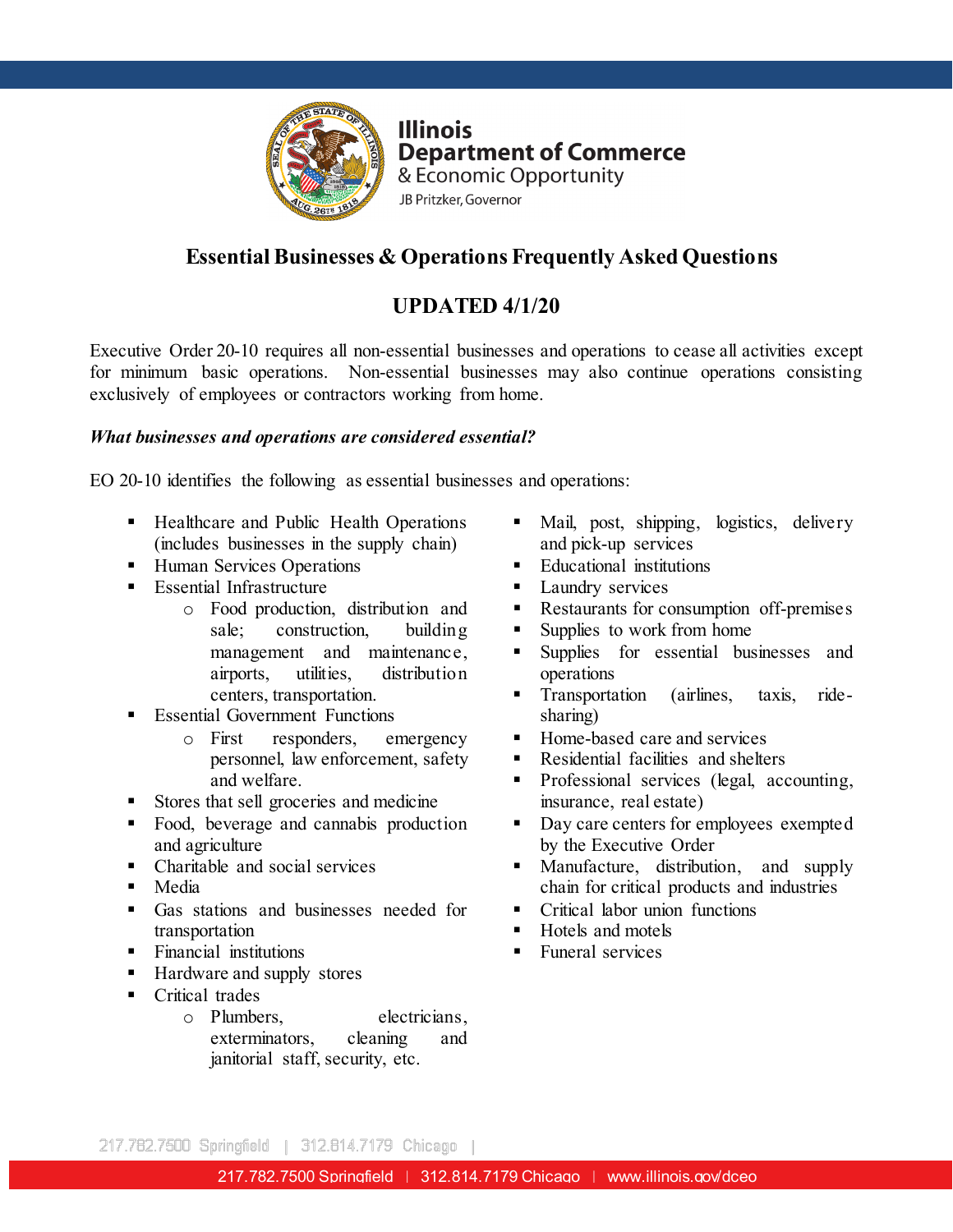

#### *My business falls within one of the categories. Can I require my employees come to work?*

- The intent of the EO is to ensure that the maximum number of people self-isolate in their places of residence. Even essential businesses and operations should promote telecommuting whenever possible.
- Consider alternating work schedules to minimize the number of employees in the office at the same time.
- To the greatest extent feasible, essential businesses and operations shall comply with social distancing requirements, including maintaining six-foot social distancing for both employees and members of the public at all times. They must also take the following practice measures wherever possible:
	- o Designating with signage, tape, or by other means six-foot spacing for employees and customers in line to maintain appropriate distance;
	- o Having hand sanitizer and sanitizing products readily available for employees and customers;
	- o Implementing separate operating hours for elderly and vulnerable customers;
	- services by phone or remotely. o Posting online whether a facility is open and how best to reach the facility and continue

#### *I'm not sure if my business falls within one of those categories*

Please read the Executive Order as it provides much more information of what businesses and operations are essential. If after this review you still are not sure, you can reach out to DCEO at [contact info] and please be prepared to answer the following questions:

- What general industry are you in?
- What products do you make/what services do you perform?
	- o What is the end use and who are the end users of your products or services?
	- o Which specific medical or other essential business do you supply products or provide services to?
	- o Is there a pending order or a routine schedule for shipments?
	- o If you produce durable equipment, has demand for that equipment by essential businesses increased?
- Can any of your business functions be performed remotely?
- How many employees do you have?
	- o Can your employees work remotely?
	- o If some or all of the employees must be at the place of business, can operations be modified so that employees work in shifts (one week at home; one week at the place of business)?
- What is the physical layout of the facility where people work?
	- o How will you be able to ensure proper distancing?
	- o Do you have hand sanitizer available?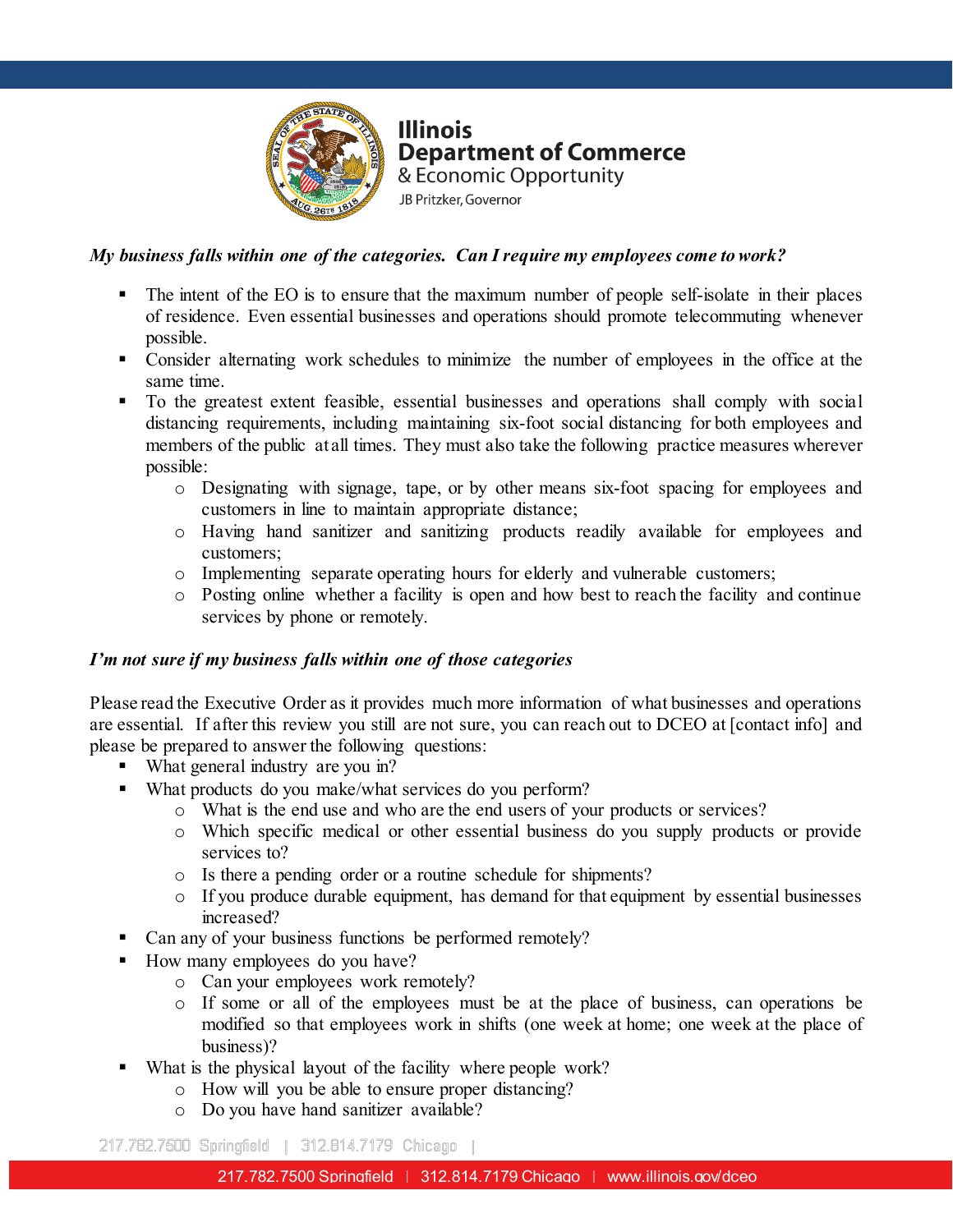

- o Are restrooms cleaned frequently and stocked with soap?
- o Where do employees eat? Is that cleaned frequently and is there room to social distance?
- Explain why you believe your business falls within one of the essential business categories.

#### *My business is not considered an "Essential Business," does this order require the business to shut down my facility?*

 You and your employees are allowed to perform "Minimum Basic Operations" at your work place, so long as employees maintain a distance of six feet from one another to the greatest extent feasible. Minimum Basic Operations include maintaining the value of inventory, payroll, ensuring security, and ensuring that employees can work remotely. Other than to maintain "Minimum Basic Operations," employees can only work remotely from their residences.

#### *My technology company provides products and services that the public needs to access critical services. Is my company being completely shut down?*

must work onsite to maintain "Essential Infrastructure" for the community or to maintain must work onsite to maintain "Essential Infrastructure" for the community or to maintain No. However, most employees of such companies will need to work from home. Anyone who "Minimum Basic Operations" as described in the Order may continue to work in the workplace so long as they are maintaining social distancing.

#### *Are companies that sell only CDB products and/or nutritional supplements, but not medicine or other medications not requiring a prescription, considered essential businesses?*

 $\blacksquare$  No. Companies that only sell these products do not fall within Section 12(a) of the Executive Order and must temporarily cease operations apart from "Minimum Basic Operations."

#### *Can people who reside in Illinois but perform manufacturing or supply chain work outside the state (where there is no such order in place) be able to travel to their jobs?*

 Yes. This order covers businesses in Illinois and their operations; it does not cover businesses that are located outside of Illinois.

#### *My business is non-essential. Can I have one person come in on a daily basis to pack up online orders and take them to the post office?*

**EXECO** Yes. Maintaining inventory is considered a minimum basic operation that non-essential businesses can continue to perform. However, non-essential businesses are not permitted to have in-store pickup. The inventory must be taken to the post office or otherwise shipped. The business cannot deliver the product to the purchaser's home.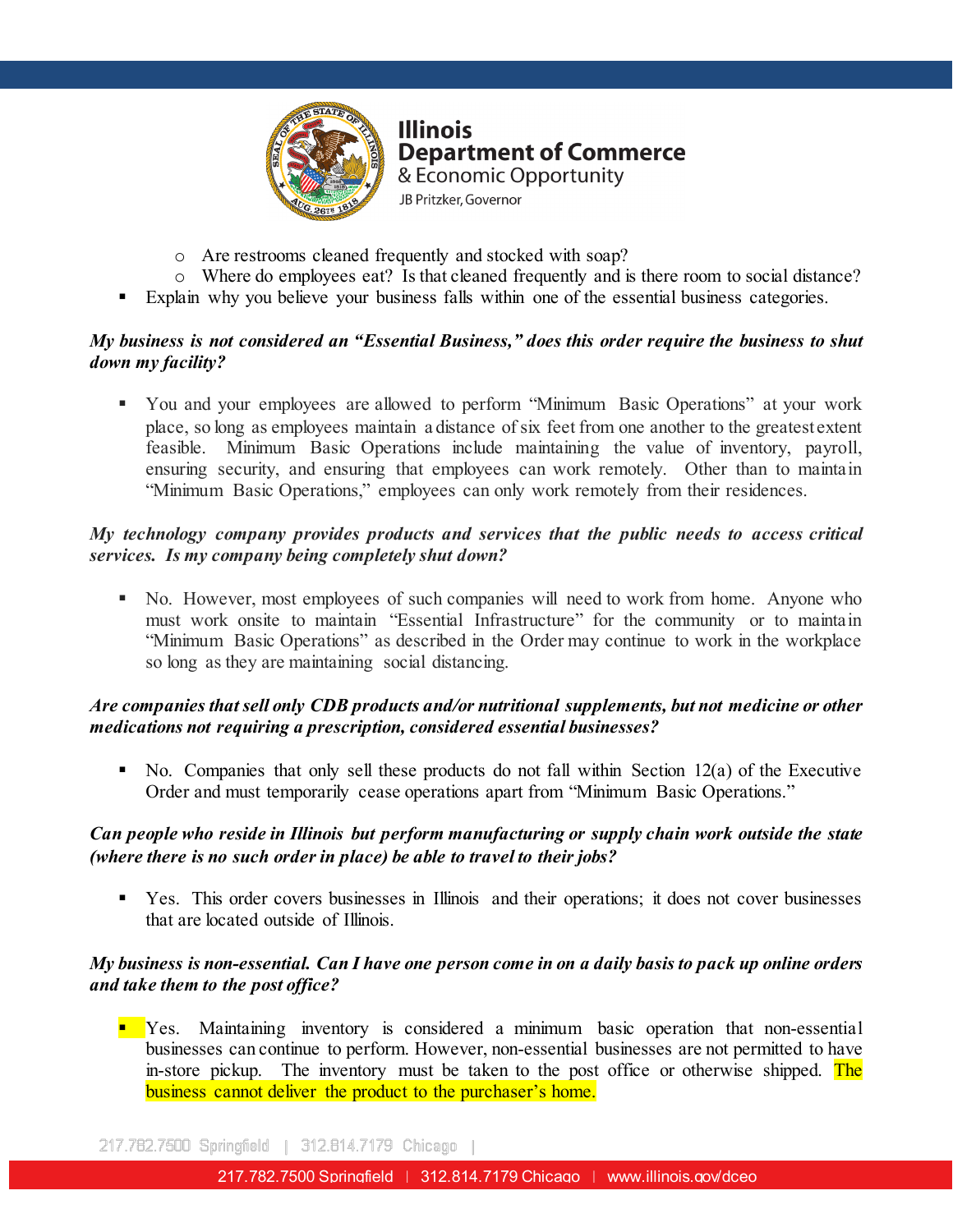

### *My business is non-essential. Can I have an employee come to the building each day to pick up the mail?*

 Yes. Retrieving mail is considered a minimum basic operation that non-essential businesses can continue to perform.

#### *Can a personal trainer have exercise training sessions with 5 or fewer people?*

 No. Professional services such as a personal trainer is not considered essential business under the restrictions contained in the executive order.

#### *Would manufacturers that produce products for the transportation and construction sectors qualify under Sec. 12(t) of Essential Businesses? (e.g. supply products or parts for street/highway signs and construction sites)*

infrastructure, public health, and/or essential businesses. You will need to answer additional This depends on how directly and closely linked the manufactured products are to critical questions such as: what products are you producing? Do you currently have orders to supply an essential business such as a restaurant, grocery store, or health care facility? Do you currently have orders to supply firms or governments that are building or maintaining critical infrastructure such as roads, railroads, airports, or electrical power plants? If after conducting an analysis guided by the questions above you are still not sure, you can reach out to DCEO at 1-800-252- 2923 or  $CEO$ . support $(a)$ illinois.gov.

#### *Can golf courses stay open?*

 No; recreational sports businesses including golf courses are not considered essential businesses under the executive order.

#### *Are car dealerships considered essential businesses?*

 Car dealerships can remain open for repair services. They can also remain open for car sales on an appointment-only basis. Showrooms must remain closed.

### *Can residential and commercial lawn service remain open?*

 Yes. Many landscape projects will fit under an exemption such as construction, agriculture, or public works. Outdoor landscape projects generally will provide for good social distancing that poses little risk of transmission, but it still is important to ensure the ability to wash or sanitize hands and take other precautions.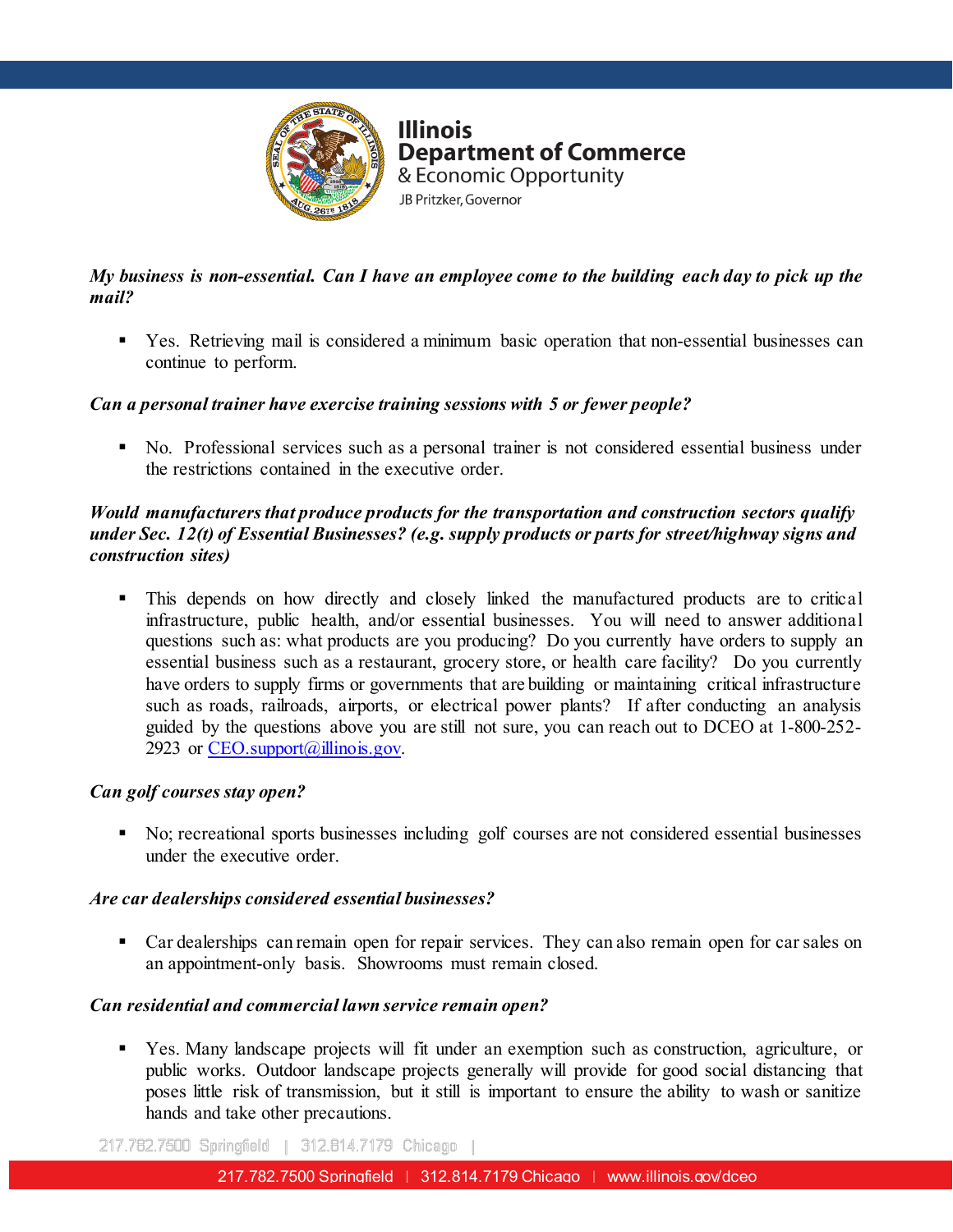

#### *Is residential remodeling an essential business?*

 Generally yes, residential remodeling falls within Section 9 of the Executive Order. However, residential remodeling companies must ensure social distancing compliance during their work.

#### *Are car washes considered an essential business?*

• Exterior automated car washes, both free-standing and those connected with a gas station, are permissible. Full-service car washes are not permissible. Interior cleaning is prohibited. Selfservice vacuums are also prohibited.

#### *Are moving companies considered essential?*

• Yes. They fall under Section  $12(i)$  as shipping, delivery and pick-up services.

## Are sprinkler contractors considered **"essential business"?**

Yes. Sprinkler contractors fall within Section 9 of the Executive Order as essential infrastructure (construction and building maintenance).

#### *Are fire alarm system contractors and fire protection/suppression system contractors considered "essential businesses"?*

Yes. Fire alarm and fire protection/suppression systems are deemed critical trades under Section 12(h) of the Executive Order as they ensure the safety of residences, Essential Activities and Essential Businesses and Operations

#### *Are building security systems contractors considered "essential businesses."*

Yes. Building security systems contractors are deemed critical trades under Section 12(h) of the Executive Order as they ensure the safety of residences, Essential Activities and Essential Businesses and Operations.

#### *Are businesses licensed under the Private Detective, Private Alarm, Private Security, Fingerprint Vendor, and Locksmith Act deemed essential?*

Yes. Section 12(h) provides that "security staff" is a critical trade and an essential business and operation that may continue in operation and is not subject to the stay-at-home directive. The Department deems private detectives, private detective PERCs, private alarm contractors, private alarm contractor PERCs, private security contractors, private security contractor PERCs, fingerprint vendors, canine handlers,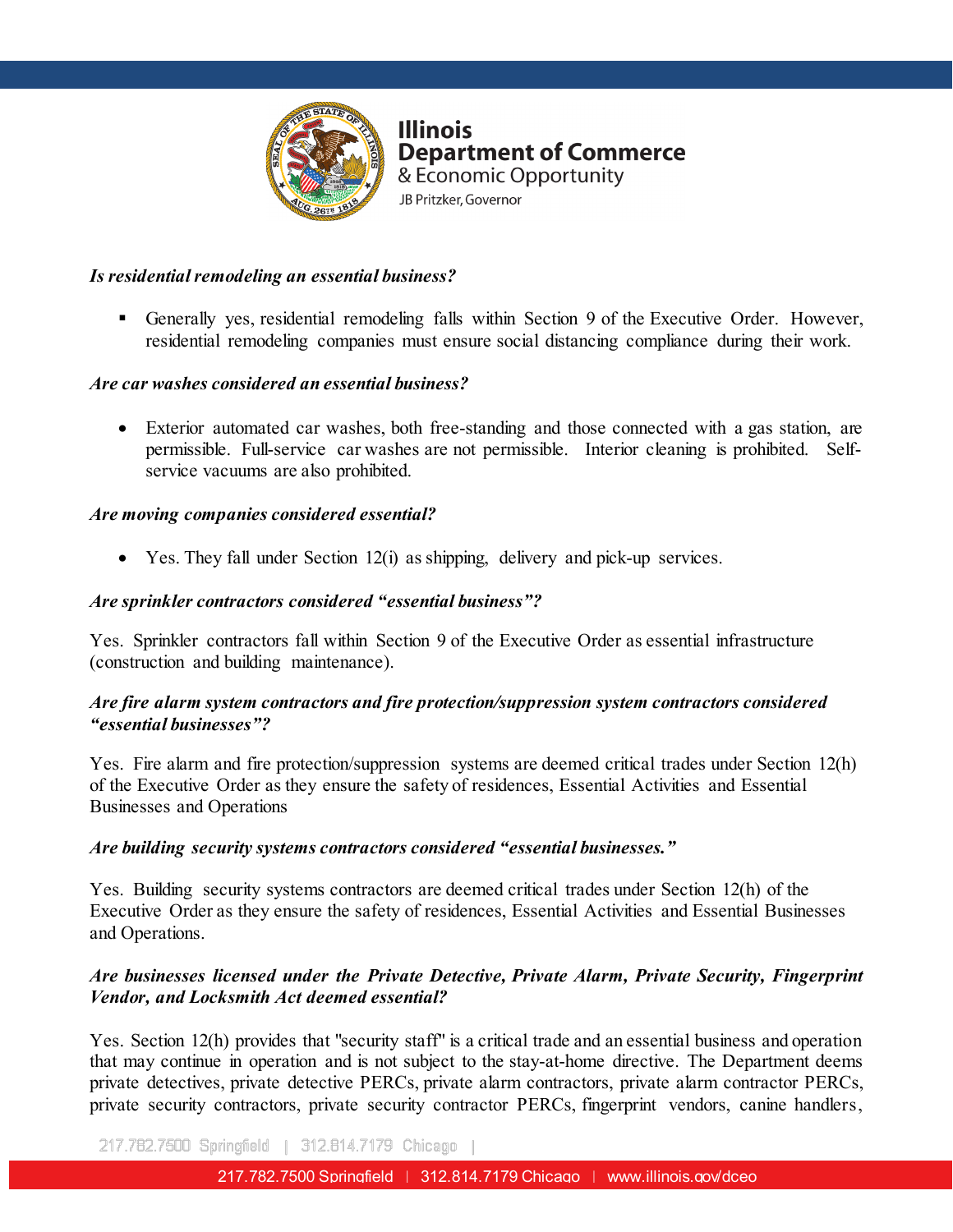

locksmiths, locksmith PERCs, and security officers of a registered armed proprietary security force holding active licenses under the Private Detective, Private Alarm, Private Security, Fingerprint Vendor and Locksmith Act to be "security staff" as referenced in Section 12h of the Executive Order and not subject to the stay-at-home directive.

#### *Are greenhouses/garden centers that sell vegetable plants in addition to flowers considered essential?*

Generally, no. Garden and flower stores are not essential. However, stores that sell supplies that assist with either (a) agriculture; or (b) products for landscaping continue to sell those products to the public, provided adequate social distancing is complied with.

#### *Are tobacco/vape/CBD shops considered essential?*

No. Retail tobacco, CBD and vape stores are not considered essential under the Executive Order.

#### *Are bicycle shops considered essential?*

Yes. Bicycle shops are deemed essential under 12(e) of the Executive Order.

#### *Can doggy daycares remain open?*

Yes. Kennels are deemed essential under section 12(b) of the Executive Order and doggy daycares, by extension, are also deemed essential.

#### *What about pet grooming services?*

No. Pet grooming is not an essential business.

#### *Is candy manufacturing allowed?*

Food and beverage manufacturing is considered essential under 12(b) of the Executive Order. While candy manufacturers thus are encompassed by the Executive Order, they are encouraged to consider whether a voluntary pause in operations during the emergency would be the better course in the interest of public health and safety.

#### *Are real estate open houses and showings permitted?*

It depends. Open houses are not permitted. Showings of occupied rental properties are not permitted. Showings of vacant or owner-occupied units are permitted if necessary and scheduled in advance (virtual showings are preferred) but limited to no more than 4 people.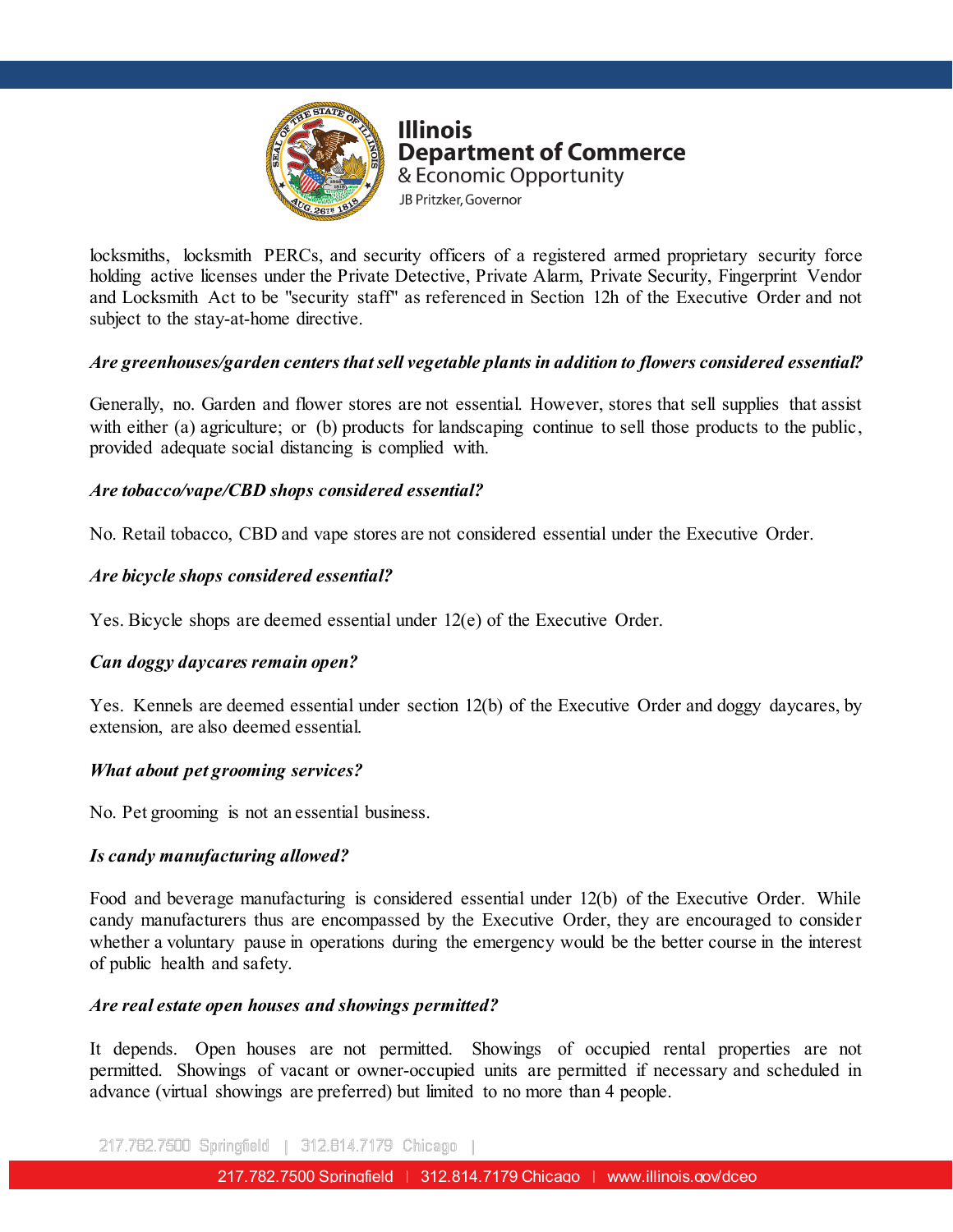

#### *Are stores that sell primarily cosmetics and beauty supply stores considered essential?*

No. Stores that sell primarily personal care products are not considered essential under Section 12(a).

#### *Are campgrounds and KOAs deemed essential?*

Generally no. Campgrounds and RV parks (Kampgrounds of America) are considered recreational activities and are not essential. However, if a campground or RV park is your primary residence, then the campground or RV park can remain open.

#### *Are power washing businesses permitted?*

Yes. Power washing businesses are considered essential. The business assists with sanitation of structures for owners.

# **Energy Sector FAQs**

#### *Will public utilities and other utility service providers be subject to movement and business operations restrictions?*

- The energy sector maintains multiple types of facilities that must remain operational for the remainder of the duration of the Gubernatorial Disaster Proclamation.
- Individuals may leave their residence to provide any services or perform any work necessary to offer, provision, operate, maintain and repair "Essential Infrastructure," including the operations and maintenance of electrical generation, provided that they carry out those services or that work in compliance with Social Distancing Requirements.
- The definition of Essential Businesses and Operations in Governor Pritzker's Executive Order is meant to encompass the workers identified in the Memorandum issued by the U.S. Department of Homeland Security, Cybersecurity & Infrastructure Security Agency, on March 19, 2020, which can be found here: [https://www.cisa.gov/publication/guidance-essential-critical-infrastructure](https://www.cisa.gov/publication/guidance-essential-critical-infrastructure-workforce)[workforce](https://www.cisa.gov/publication/guidance-essential-critical-infrastructure-workforce)
- Utilities should prioritize essential services and use best judgement when deciding to proceed with infrastructure upgrades and movement and business operations.

#### *How should essential employees identify themselves? Will they be able to present their company badges to law enforcement and allowed to proceed home or to work? How will this be communicated to local law enforcement?*

• Law enforcement officials should not stop residents who are on their way to or from work.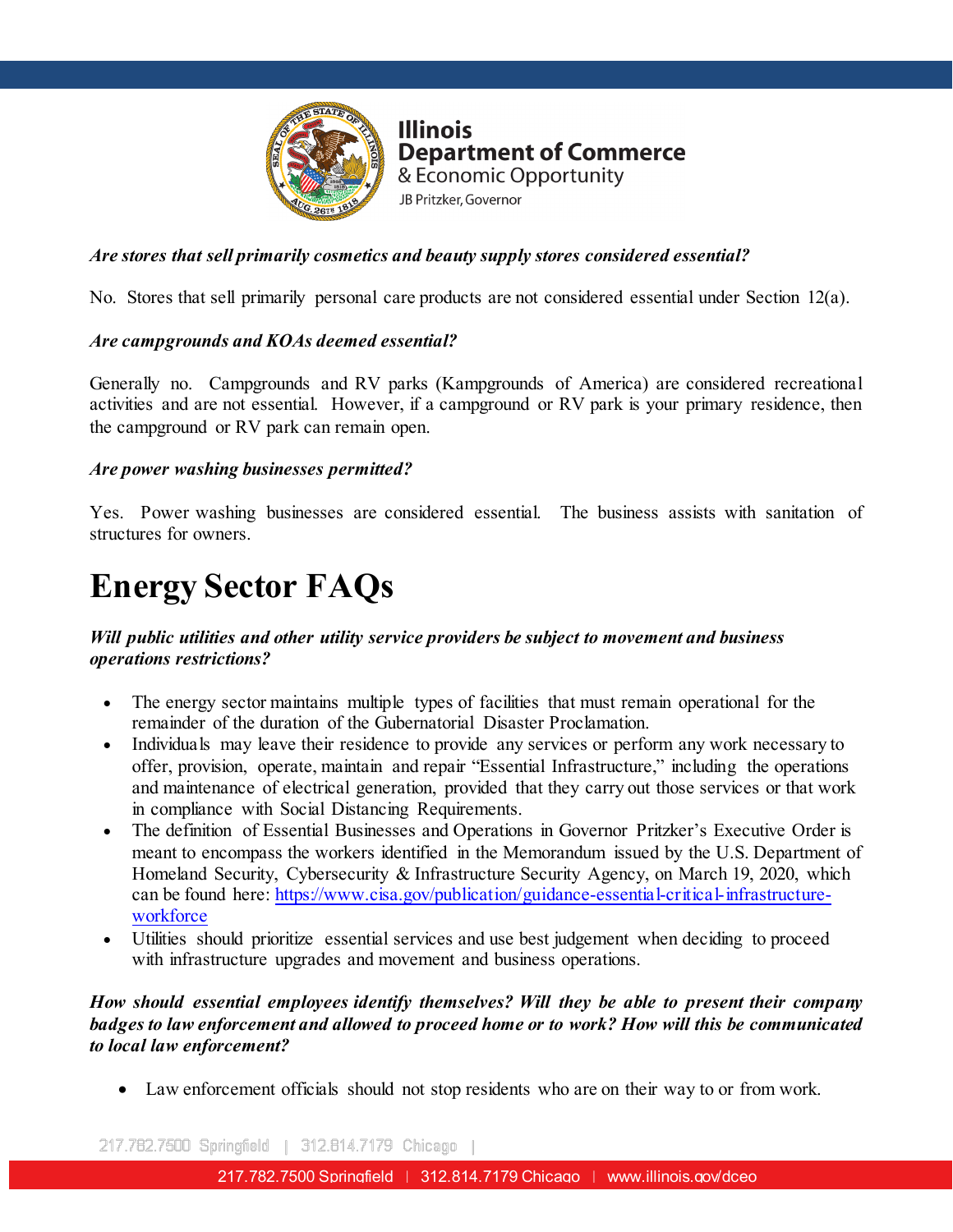

- To preserve public health and safety throughout the state and ensure that our healthcare delivery system is capable of serving those who are sick, we recommend that utilities identify absolutely essential staff – those who ensure basic power plant operations and cannot do their work remotely.
- Individuals that are not subject to movement and business operations restrictions should wear appropriate badging (where available) and carry company identification (if available).
- Individuals may also display other documentation or orders that clearly indicate their role or purpose matches the exceptions to any movement and business operations restrictions.

#### *Is the state prioritizing power plants with supply chain needs, for items such as cleaning supplies and surgical masks?*

The state's reserve of personal protective equipment (PPE) is currently prioritized for health care workers and first responders.

#### $217.782$ *What is the protocol for commercial transportation if mechanical equipment is needed for power plant operations?*

- "Essential Travel" includes any travel related to the provision of or access to Essential Activities.
- Individuals engaged in any Essential Travel must comply with all Social Distancing Requirements as defined in the Executive Order.
- Transportation of mechanical equipment necessary for plant operations will still be allowed.

#### *Will rail carriers be subject to the movement and business restrictions?*

• Individuals employed by, contracted with, or operating on behalf of railroads are not subject to the movement and business operations restrictions when providing products and services necessary to maintain safe and efficient train operations in the furtherance of community relief and sustained supply chains.

#### *Will the vendors or contractors relied upon by public utilities and other utility service providers be subject to movement and business operations restrictions?*

- Individuals employed by or working on behalf of establishments that provide parts, repair and service, fuel, security, or other products or services necessary for the operation of "Essential Infrastructure" or electrical generation are not subject to these restrictions.
- This includes, but is not limited to, individuals employed by entities that sell any of the following to essential businesses or infrastructure: IT and telecommunication equipment; electrical, plumbing and heating material; automotive fuel; domestic fuel.